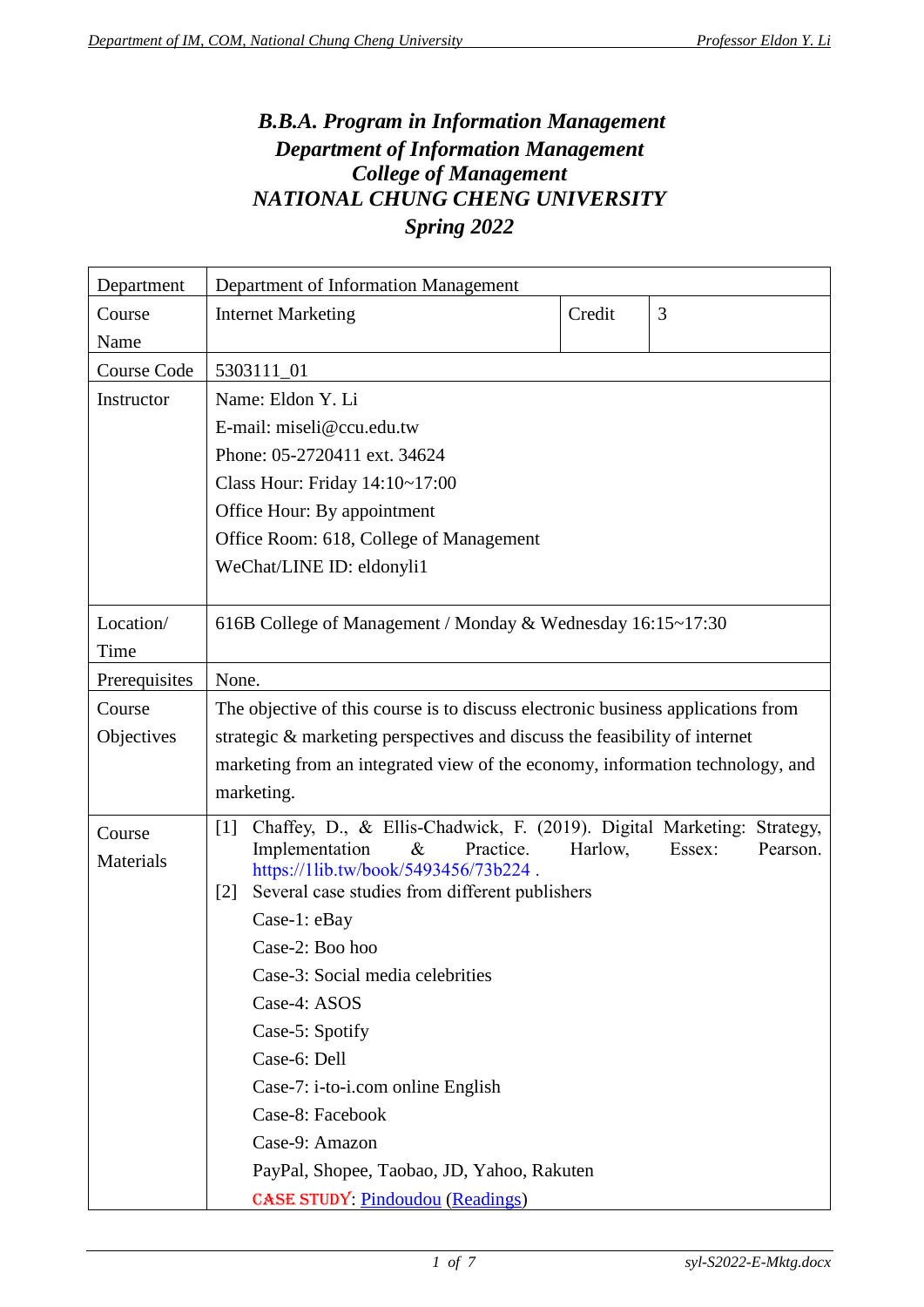| Course Web | $[1]$                                                                 | Course website. http://eli.johogo.com/Class/CCU/                                                                                                  |                                                                        |      |  |
|------------|-----------------------------------------------------------------------|---------------------------------------------------------------------------------------------------------------------------------------------------|------------------------------------------------------------------------|------|--|
|            | [2]                                                                   | Chaffey's textbook companion website.                                                                                                             |                                                                        |      |  |
|            |                                                                       | https://wps.pearsoned.co.uk/ema_uk_he_chaffey_digmark_7/                                                                                          |                                                                        |      |  |
|            | $\lceil 3 \rceil$<br>support/                                         | Chaffey's textbook support website. https://www.smartinsights.com/book-                                                                           |                                                                        |      |  |
|            | [4]                                                                   | Experimental website. http://bodycola.com/                                                                                                        |                                                                        |      |  |
|            | $\lceil 5 \rceil$                                                     | Mary Meeker's Internet Trends Report 2019.                                                                                                        |                                                                        |      |  |
|            |                                                                       | https://www.bondcap.com/#internettrends                                                                                                           |                                                                        |      |  |
|            | [6]                                                                   | YouTube video. The Machine that Changed the World: Inventing the Future                                                                           |                                                                        |      |  |
|            | [7]                                                                   | What ate the data sizes? http://highscalability.com/blog/2012/9/11/how-big-                                                                       |                                                                        |      |  |
|            | [8]                                                                   | is-a-petabyte-exabyte-zettabyte-or-a-yottabyte.html<br>Free images for open access. https://www.pexels.com                                        |                                                                        |      |  |
|            |                                                                       |                                                                                                                                                   |                                                                        |      |  |
|            | $[1]$                                                                 |                                                                                                                                                   | Diamond, S. (2019). Digital Marketing All-in-One For Dummies. Hoboken, |      |  |
| Reference  |                                                                       | NJ: John Wiley & Sons.                                                                                                                            |                                                                        |      |  |
|            | $\lceil 2 \rceil$                                                     | Frost, R., Fox, A.K., & Straus, J. (2018). <i>E-Marketing</i> , 8 <sup>th</sup> edition. New                                                      |                                                                        |      |  |
|            |                                                                       | York: Routledge. ISBN: 978-1-315-18901-7.                                                                                                         |                                                                        |      |  |
|            |                                                                       | https://doi.org/10.4324/9781315189017                                                                                                             |                                                                        |      |  |
|            | $\lceil 3 \rceil$                                                     | Levin, A. (2020). Influencer Marketing for Brands: What YouTube and<br>Instagram Can Teach You About the Future of Digital Advertising. New York: |                                                                        |      |  |
|            | Apress/Pearson.                                                       |                                                                                                                                                   |                                                                        |      |  |
|            | [4]                                                                   | McGruer, D. (2020). Dynamic Digital Marketing: Master the World of Online                                                                         |                                                                        |      |  |
|            |                                                                       | and Social Media Marketing to Grow Your Business. Hoboken, NJ: John                                                                               |                                                                        |      |  |
|            |                                                                       | Wiley & Sons.<br>Rajamannar, R. (2021). Quantum Marketing: Mastering the New Marketing                                                            |                                                                        |      |  |
|            | $\lceil 5 \rceil$                                                     | Mindset for Tomorrow's Consumers. New York: HarperCollins.                                                                                        |                                                                        |      |  |
|            |                                                                       |                                                                                                                                                   |                                                                        |      |  |
| Evaluation | Pre-test                                                              |                                                                                                                                                   | $\boxtimes$ Project Writing (Team FC)                                  | 10%  |  |
|            | $\boxtimes$ Quiz                                                      | 20%                                                                                                                                               | $\boxtimes$ Class Participation                                        | 8%   |  |
|            | $\Box$ Midterm Test                                                   | 20%                                                                                                                                               | $\boxtimes$ Case Assignment (Team FC)                                  | 10%  |  |
|            | <b>Final Test</b>                                                     | 20%                                                                                                                                               | ☑ Project Presentation (Team FC)                                       | 10%  |  |
|            | Profile Report                                                        | %                                                                                                                                                 | <b>Role Playing</b>                                                    | $\%$ |  |
|            | Lab Exercises                                                         | %                                                                                                                                                 | Certification                                                          | $\%$ |  |
|            | Oral Exam                                                             | %                                                                                                                                                 | ☑ Others: Team Evaluation Form                                         | 2%   |  |
| Important  | Student's weekly tasks:                                               |                                                                                                                                                   |                                                                        |      |  |
| Notes and  | 1. Each <i>student</i> reads the assigned chapter (Click here).       |                                                                                                                                                   |                                                                        |      |  |
| Policies   | 2. Each <i>student</i> completes the online questions of the chapter. |                                                                                                                                                   |                                                                        |      |  |
|            |                                                                       | (https://wps.pearsoned.co.uk/ema_uk_he_chaffey_digmark_7/253/64962/                                                                               |                                                                        |      |  |
|            |                                                                       | 16630373.cw/) and email the results to the instructor at<br>miseli@ccu.edu.tw.                                                                    |                                                                        |      |  |
|            |                                                                       | 3. Each team orally presents the progress of the project.                                                                                         |                                                                        |      |  |
|            |                                                                       | Student <i>team's</i> poject and case study tasks:                                                                                                |                                                                        |      |  |
|            | 1.                                                                    | Reports one case study assigned in class.                                                                                                         |                                                                        |      |  |
|            | 2.                                                                    | Develops a project and orally present at the end of the course.                                                                                   |                                                                        |      |  |
|            |                                                                       |                                                                                                                                                   |                                                                        |      |  |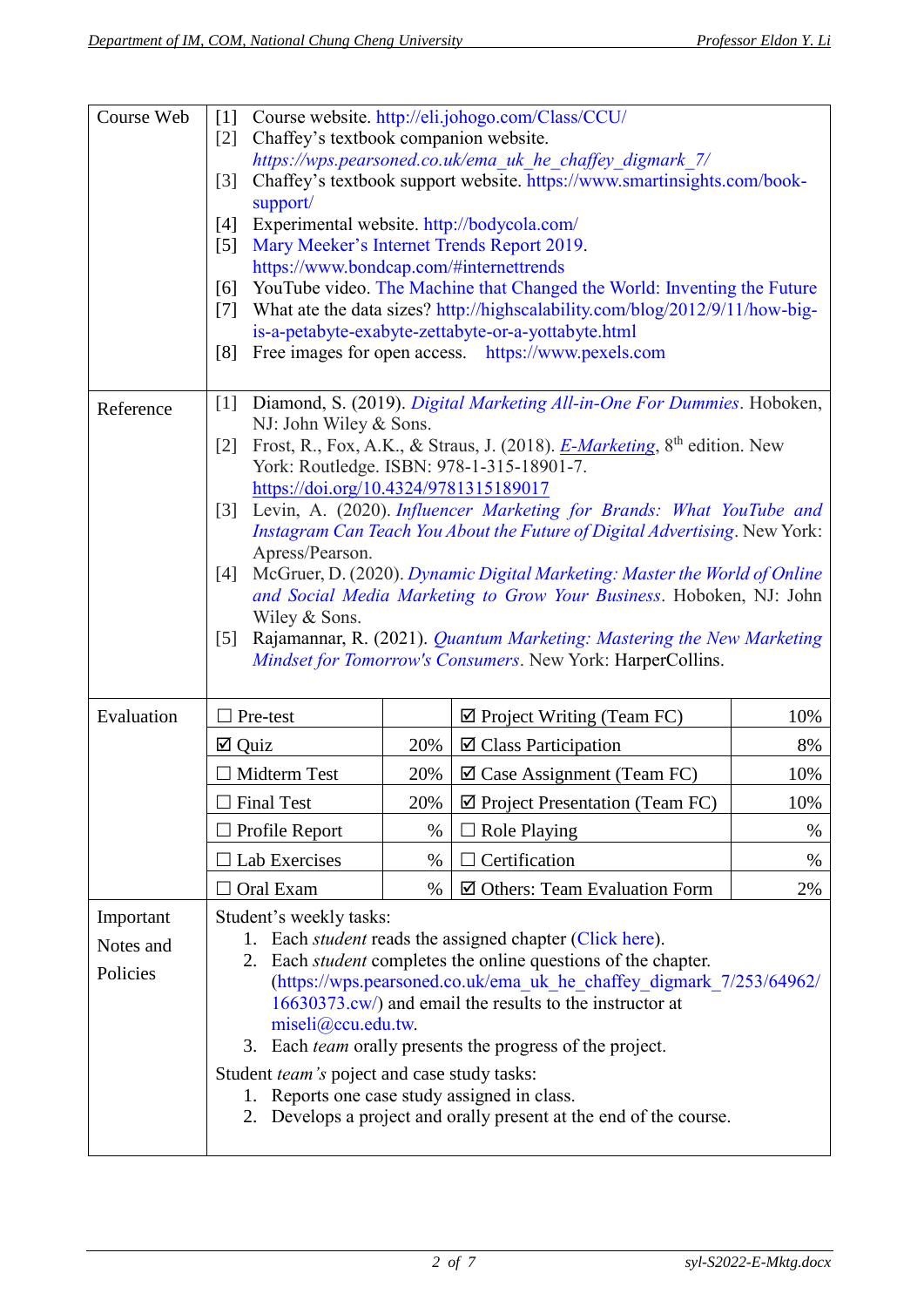| 週次             | 日期                                                                               | 內容                                                                                            | 教材章節                         |  |  |
|----------------|----------------------------------------------------------------------------------|-----------------------------------------------------------------------------------------------|------------------------------|--|--|
| Week           | <b>Date</b>                                                                      | Description                                                                                   | Textbook                     |  |  |
|                | 2/14                                                                             | <b>Syllabus and Introduction</b>                                                              | Handouts                     |  |  |
| $\mathbf{1}$   | W                                                                                | Video: The Machine that Changed the World: Inventing<br>the Future                            | YouTube $(57:28)$            |  |  |
| $\overline{2}$ | 2/21                                                                             | E-business technologies: Past, present, and future<br>Video: Introduction to Amazon Echo Plus | Lecture slides:<br>LS1, LS2. |  |  |
| W              |                                                                                  | 1. Introducing digital marketing                                                              | Ch.1, pp. 51-125 (75 pages)  |  |  |
| 3              | 2/28                                                                             | <b>HOLIDAY</b>                                                                                | NO CLASS                     |  |  |
|                | 3/1                                                                              | PR: PROJECT PLAN                                                                              | FC                           |  |  |
| 4              | 3/7                                                                              | 2. Online marketplace analysis: micro-environment                                             | Ch.2, pp. 126-201 (76 pages) |  |  |
|                | W                                                                                | PR: STOREFRONT DESIGN                                                                         | FC                           |  |  |
| 5              | 3/14                                                                             | 3. The digital macro-environment<br>Ch.3, pp. 202-273 (72 pages)                              |                              |  |  |
|                | W                                                                                | PR: STOREFRONT CONTENTS                                                                       | FC                           |  |  |
| 6              | 4. Digital marketing strategy<br>3/21<br><b>CASE STUDY: Pindoudou (Readings)</b> |                                                                                               | Ch.4, pp. 277-368 (92 pages) |  |  |
|                | W                                                                                | PR: STOREFRONT IMPLEMENTATION                                                                 | FC                           |  |  |
| $\overline{7}$ | 3/28                                                                             | 5. Digital media and the marketing mix (BPP 騎士堡)                                              | Ch.5, pp. 369-441 (73 pages) |  |  |
|                | W<br>GUEST SPEECH: SEO & GOOGLE ANALYTICS                                        |                                                                                               | <b>GUEST SPEAKER</b>         |  |  |
| 8              | <b>HOLIDAY</b><br>4/4                                                            |                                                                                               | NO CLASS                     |  |  |
| W              |                                                                                  | FC: CASE STUDY 1 & 2                                                                          | FC                           |  |  |
|                |                                                                                  |                                                                                               |                              |  |  |
| 9              | 4/11<br>$W^*$                                                                    | <b>MIDTERM EXAM WEEK</b>                                                                      | <b>Covers Ch. 1 - 5</b>      |  |  |
|                | 4/18                                                                             | 6. Relationship marketing using digital platforms                                             | Ch.6, pp. 442-526 (85 pages) |  |  |
| 10             | W                                                                                | FC: CASE STUDY 3 & 4                                                                          | FC                           |  |  |
|                |                                                                                  | 7. Delivering the digital customer experience                                                 | Ch.7, pp.530-644 (115pages)  |  |  |
| 11             | 4/25                                                                             | GUEST SPEECH: MYHOMES.COM.TW                                                                  | <b>GUEST SPEAKER</b>         |  |  |
|                | W                                                                                | PR: STOREFRONT OPERATIONS                                                                     | FC                           |  |  |
|                | 5/2                                                                              | 7. Continued                                                                                  | Ch.7 Continued               |  |  |
| 2              | W                                                                                | PR: STOREFRONT OPTIMIZATION                                                                   | FC                           |  |  |
|                | 5/9                                                                              | 8. Campaign planning for digital media                                                        | Ch.8, pp. 645-720 (76 pages) |  |  |
| 13             | W                                                                                | FC: CASE STUDY 5 & 6                                                                          | FC                           |  |  |
|                | $5/16$                                                                           | 9. Marketing communications using digital media chann.                                        | Ch.9, pp.721-838 (118pages)  |  |  |
| 14             | W                                                                                | PR: PROJECT DOCUMENTATION                                                                     | FC                           |  |  |
|                | 5/23                                                                             | 9. Continued                                                                                  | Ch.9, Continued              |  |  |
| 15             | W                                                                                | GUEST SPEECH: ORANGE & WEKA DATA MINING                                                       | <b>GUEST SPEAKER</b>         |  |  |
|                | $5/30$                                                                           | 10. Evaluation and improvement of digital channel perf.                                       | Ch.10, pp.839-908 (70pages)  |  |  |
| 16             | W                                                                                | FC: CASE STUDY 7 & 8                                                                          | FC                           |  |  |
|                | 6/6                                                                              | Project team presentations 1, 2                                                               | FC                           |  |  |
| 17             | W                                                                                | Project team presentations 3, 4                                                               | FC                           |  |  |

## [IM 3111:](https://eli.johogo.com/Class/CCU/E-Mktg/syl-S2022-E-Mktg.docx) [Internet Marketing](https://eli.johogo.com/Class/CCU/E-Mktg/syl-S2022-E-Mktg.pdf) **2022 CLASS SCHEDULE**

\* No class on Wednesday due to Midterm and Final Exam; FC= flipped classroom; PR: project review.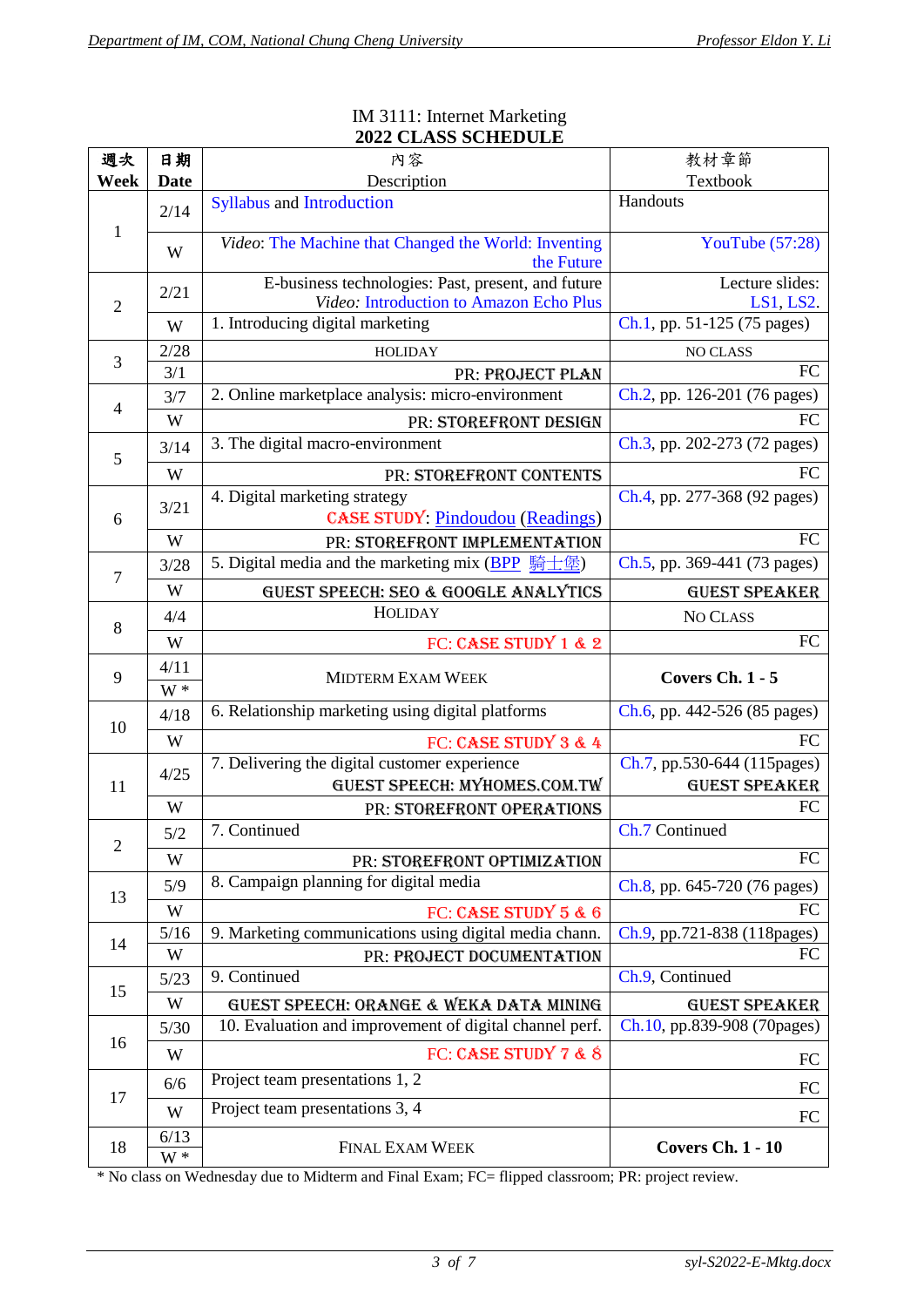## **ASSURANCE OF LEARNING CHECKLIST**

## B.B.A Program

|                                                                |  | $\boxtimes$ Lecture                                                                        | <b>Assessment Methods Study Group</b> |                         |  |                                                          |              |                 |
|----------------------------------------------------------------|--|--------------------------------------------------------------------------------------------|---------------------------------------|-------------------------|--|----------------------------------------------------------|--------------|-----------------|
|                                                                |  | ⊠ Case Discussibon Create and share <b>Megding adge Fletd Researchelevant</b> to           |                                       |                         |  |                                                          |              |                 |
|                                                                |  | Mission e-Learning                                                                         |                                       |                         |  | business that is of hightermspaced and recognized by the |              |                 |
| Pedagogical                                                    |  | ⊠ Project Adventume Prational academic contractually earning                               |                                       |                         |  |                                                          |              |                 |
| Methods                                                        |  | $\boxtimes$ Role Playing                                                                   | □IInatepingdGrotaStudy                |                         |  |                                                          |              |                 |
|                                                                |  | EvaluationBusiness Simulatiomgaione                                                        |                                       |                         |  | Knowled deialonum licaribing Global                      |              | <b>Business</b> |
|                                                                |  | $\Box$ Theater Learning chnology                                                           |                                       |                         |  | IntegrationOthers: SkPresentativission                   |              | Ethics          |
|                                                                |  | Assignment                                                                                 |                                       | <b>B. B. A. Program</b> |  |                                                          | V            | V               |
|                                                                |  | $Q$ ui $\mathbb Z$ Mformation technology: Understanding the current IT.                    |                                       |                         |  |                                                          |              |                 |
| Direct                                                         |  | $T$ estAthtornestion technology: Applying the current IT in business.                      |                                       |                         |  |                                                          |              | V               |
| Methods                                                        |  | Case <b>DKensyledge</b> integration: Understanding the content of key                      |                                       |                         |  |                                                          |              |                 |
|                                                                |  | Prescheanist knowledge.                                                                    |                                       |                         |  |                                                          | $\mathbf{V}$ | $\mathbf V$     |
|                                                                |  | Term <b>Paker/Presses</b> integration: Applying key the pries/knowledge in veal practices. |                                       |                         |  |                                                          |              |                 |
|                                                                |  | Studem Knawledge Integration: Realizing the implications of theories/knowledge.            |                                       |                         |  |                                                          |              |                 |
| Indirect                                                       |  | Or ORuantitative skills: Understanding of the concept of the methods of                    |                                       |                         |  |                                                          |              |                 |
| Methods                                                        |  | Generalitative analysis.                                                                   |                                       |                         |  |                                                          |              |                 |
|                                                                |  | Satisfaction Survey skills: Knowledge of the basic methods of analysis.                    |                                       |                         |  |                                                          |              |                 |
|                                                                |  | $\Box$ Quantitative skills: Knowledge of the complex quantitative methods of               |                                       |                         |  |                                                          |              |                 |
|                                                                |  | analysis.                                                                                  |                                       |                         |  |                                                          |              |                 |
|                                                                |  | $\boxtimes$ Global vision: Demonstrating international views.                              |                                       |                         |  |                                                          |              |                 |
| Student                                                        |  | $\boxtimes$ Global vision: Understanding cultural differences.                             |                                       |                         |  |                                                          |              |                 |
| <b>Abilities</b>                                               |  | $\boxtimes$ Business Ethics: Understanding ethical issues.                                 |                                       |                         |  |                                                          |              |                 |
| Enhancement                                                    |  | $\Box$ Business Ethics: Illustrating fair course of action.                                |                                       |                         |  |                                                          |              |                 |
|                                                                |  | <b>B. A. Program</b>                                                                       |                                       |                         |  |                                                          |              |                 |
| $\Box$ Information technology: Understanding the current IT.   |  |                                                                                            |                                       |                         |  |                                                          |              |                 |
|                                                                |  | $\Box$ Information technology: Applying the current IT in economics.                       |                                       |                         |  |                                                          |              |                 |
| $\Box$ Knowledge integration: Understanding the content of key |  |                                                                                            |                                       |                         |  |                                                          |              |                 |
|                                                                |  | theories/knowledge.                                                                        |                                       |                         |  |                                                          |              |                 |
|                                                                |  | □ Knowledge integration: Applying key theories/knowledge in real practices.                |                                       |                         |  |                                                          |              |                 |
|                                                                |  | $\Box$ Knowledge integration: Realizing the implications of theories/knowledge.            |                                       |                         |  |                                                          |              |                 |
|                                                                |  | $\Box$ Quantitative skills: Understanding of the concept of the methods of                 |                                       |                         |  |                                                          |              |                 |
|                                                                |  | quantitative analysis.                                                                     |                                       |                         |  |                                                          |              |                 |
|                                                                |  | $\Box$ Quantitative skills: Knowledge of the basic methods of analysis.                    |                                       |                         |  |                                                          |              |                 |
|                                                                |  | $\Box$ Quantitative skills: Knowledge of the complex quantitative methods of               |                                       |                         |  |                                                          |              |                 |
|                                                                |  | analysis.                                                                                  |                                       |                         |  |                                                          |              |                 |
|                                                                |  | $\Box$ Global vision: Demonstrating international views.                                   |                                       |                         |  |                                                          |              |                 |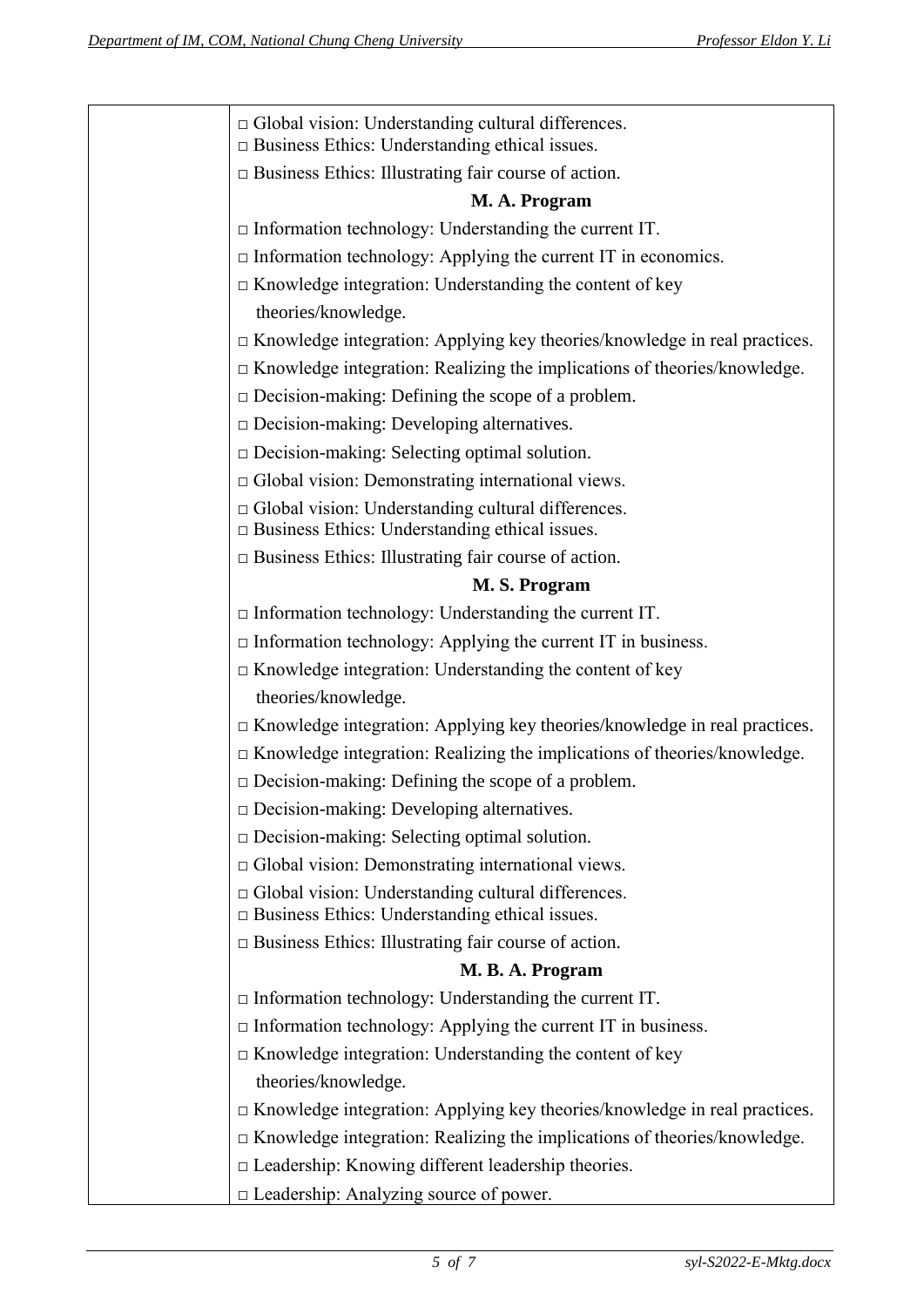|                 | $\Box$ Leadership: Proposing effective leadership style for different situations.                                  |
|-----------------|--------------------------------------------------------------------------------------------------------------------|
|                 | $\Box$ Global vision: Demonstrating international views.                                                           |
|                 | $\Box$ Global vision: Understanding cultural differences.<br>$\Box$ Business Ethics: Understanding ethical issues. |
|                 | $\Box$ Business Ethics: Illustrating fair course of action.                                                        |
|                 | E. M. B. A. Program                                                                                                |
|                 | $\Box$ Communication Sills: Demonstrating oral and written communication skills                                    |
|                 | effectively.                                                                                                       |
|                 | $\Box$ Communication Sills: Developing the logical ideas for the audience to                                       |
|                 | understand clearly.                                                                                                |
|                 | $\Box$ Communication Sills: Ability to facilitate communication and interactions                                   |
|                 | within the team.                                                                                                   |
|                 | $\Box$ Knowledge integration: Understanding the content of key                                                     |
|                 | theories/knowledge.                                                                                                |
|                 | $\Box$ Knowledge integration: Applying key theories/knowledge in real practices.                                   |
|                 | $\Box$ Knowledge integration: Realizing the implications of theories/knowledge.                                    |
|                 | $\Box$ Leadership: Knowing different leadership theories.                                                          |
|                 | $\Box$ Leadership: Analyzing source of power.                                                                      |
|                 | $\Box$ Leadership: Proposing effective leadership style for different situations.                                  |
|                 | $\Box$ Global vision: Demonstrating international views.                                                           |
|                 | □ Global vision: Understanding cultural differences.<br>$\square$ Business Ethics: Understanding ethical issues.   |
|                 | $\Box$ Business Ethics: Illustrating fair course of action.                                                        |
|                 | Ph.D. Program                                                                                                      |
|                 | $\Box$ Training in teaching: Teaching assistant or instructor.                                                     |
|                 | $\Box$ Training in teaching: Teaching evaluation.                                                                  |
|                 | $\square$ Specialized knowledge: Understanding the content of key                                                  |
|                 | theories/knowledge.                                                                                                |
|                 | $\square$ Specialized knowledge: Applying key theories/knowledge in real practices.                                |
|                 | $\Box$ Specialized knowledge: Realizing the implications of theories/knowledge.                                    |
|                 | $\Box$ Research skills: Developing advanced research skills that relevant to                                       |
|                 | business problem.                                                                                                  |
|                 | $\Box$ Research skills: Complete a doctoral dissertation which performs                                            |
|                 | independent research.                                                                                              |
|                 | □ Global vision: Demonstrating international views.                                                                |
|                 | $\Box$ Global vision: Understanding cultural differences.<br>$\Box$ Business Ethics: Understanding ethical issues. |
|                 | $\Box$ Business Ethics: Illustrating fair course of action.                                                        |
| Contribution to | $\boxtimes$ Students are equipped with the ability to understand and analyze the                                   |
| learning goals  | operational processes of enterprises.                                                                              |